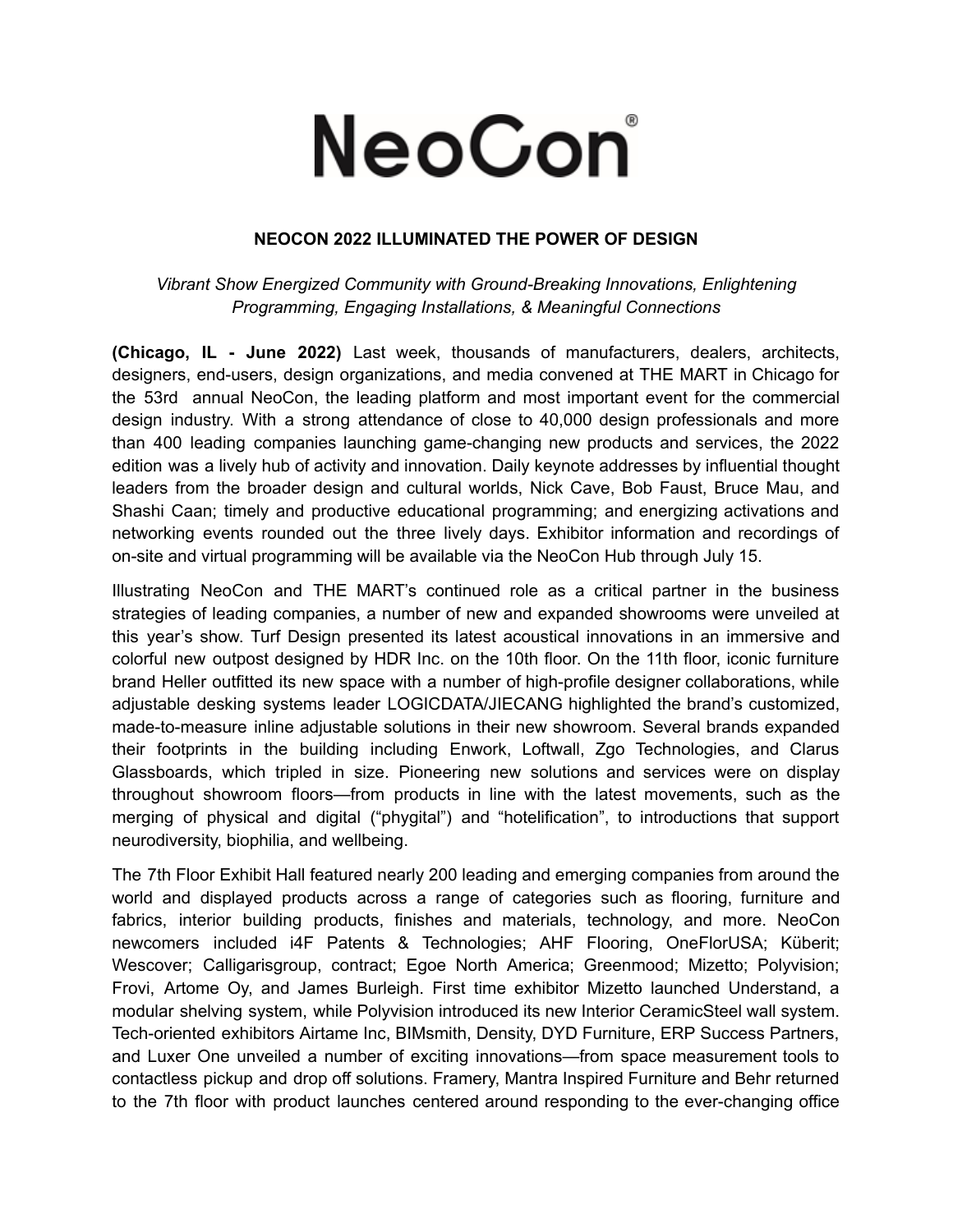environment. Framery showcased Framery One, the world's first connected soundproof meeting pod, while Mantra displayed the collaborative yet private Lowe Loop Benching system, and Behr introduced their new COPPER FORCE interior paint which kills 99.9% of viruses and bacteria within two hours of exposure.

In addition to captivating in-person keynote speakers who explored everything from the art of collaboration, hybrid practice and design of life, to using entrepreneurial design to confront today's massive challenges, NeoCon 2022 also featured insightful special presentations: Todd Heiser (Gensler Chicago) and Lily Diego (Gensler Detroit) shared a sneak peek of the amenity-rich MART 2.0 renovation project and additional industry experts took the stage for a panel on Designing for Measurable Impact: ASID Outcome of Design, including Royce Epstein (Mohawk Group) and Karen McCallum (CBRE Design Collective). There was also a discussion with 2020-22 Designing a Better Chicago Grant Winners moderated by Tanner Woodford (Design Museum of Chicago), as well as an IIDA roundtable featuring the association's Equity Council led by Cheryl Durst. This year CEUs were once again virtual and remain accessible through the NeoCon Hub through July 15. Covering eight tracks, highlights included exploring how NFTs/the metaverse will evolve the design landscape, addressing neurodiversity and workplace inclusion, and growing the next generation of circular buildings.

The Best of NeoCon awards were back for their 32nd edition. After an intensive in-person evaluation by a jury of architects, designers, specifiers, enterprise clients, and facility managers, a total of 99 awards were given in 52 product categories as well as Innovation and Sustainability. The ultimate honor of Best of Competition was bestowed upon HALCON's HELM table, a ground-breaking new executive desk and meeting table designed by Jehs + Laub. The winners were announced on the first day of the show at a celebratory breakfast hosted by NeoCon habitué and *officeinsight* Editor in Chief, Bob Beck.

With increasing awareness of how design can play a major role in an organization's employee attraction and retention, and overall bottom line, it was an apt moment to launch the NeoCon Business Innovation Awards. Aimed to engage and reach key business media, the initiative's inaugural edition was a great addition to the show. As part of the program, a group of discerning enterprise-oriented journalists conducted in-person judging of the 2022 Best of NeoCon Innovation Winners. Jurors then determined which winners would receive the added honor of a Business Innovation award based on the products' contribution to a more successful organization and better built environments across verticals—from workplace to healthcare. Specifically, jurors considered how the innovations addressed Productivity, Health & Wellness, ESG/Sustainability Data, Employee Attraction and Retention, and Flexibility/Adaptability. The 2022 winners are: AMQ's Amobi, Haworth's Knit Lounge, Reseat's Reseat ID Enterprise Tool, Silen Oü Silen Space Hybrid Work Pod, Andreu World's MARIYA COLLECTION, AIS's PET Wire Managers & Enclosures, and OM Seating's Plot Twist.

Additional awards programs included IIDA's annual IIDA Showroom & Booth Design Competition, which challenges designers and manufacturers to create displays that are not only visually stunning, but also have a lasting impact on visitors. Winners included KI in the Large Showroom category, ERG International in Small Showroom, and Zintra for Large Booth.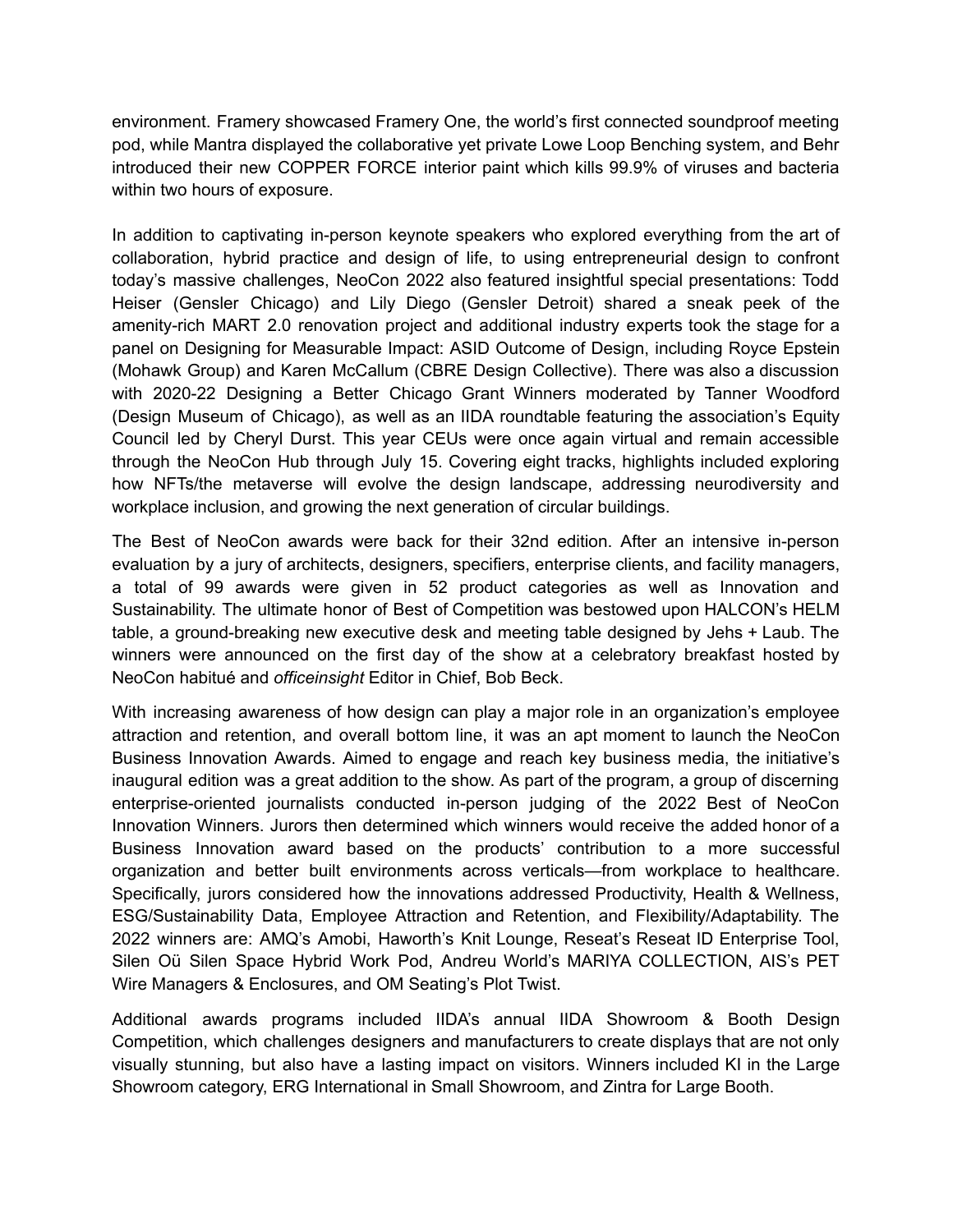Byron Morton, Vice President, Sales & Leasing, remarks, "The 2022 edition of NeoCon underscored the show's critical role in the contract industry ecosystem. In addition to effectively connecting all the key players, it delivered unparalleled access to superlative industry education, cutting edge new solutions, services, and advancements, and spurred brisk business. There is no other place that offers the community and concentration of design that THE MART and NeoCon can offer."

Attendees and exhibitors shared their NeoCon 2022 observations:

"NeoCon 2022 was fantastic! We definitely saw some threads weaving between manufacturers this year, some of which were no doubt harbingers of things to come. One of the things I was happiest to see was the number of manufacturers taking real steps forward with their sustainability obligations. This is something that I am confident will become the driving factor in designer specifications in the coming years. Another trend was colors—manufacturers fully embracing colorways that have an earthy feel to them. Lastly, it is interesting to see the contract market slowly follow the residential market with a move towards maximalism. More than anything, NeoCon 2022 was confirmation that no matter how much digital launch events and meetings may have evolved over the last two years, there is no substitute to being together and experiencing products in person. Looking forward to NeoCon 2023!" - Daniel Stromborg, Design Director, Associate at Gensler

"This year NeoCon was all about getting people back to the office. It was about creating the best places possible to entice people. Business owners know there is no substitute for in-person collaboration when it comes to creative problem solving, and the companies that get their people back to the office sooner will do better. Flexibility and personal choice are still big drivers as well as Biophilia and human health and wellbeing." – Ken Wilson, FAIA, FIIDA, ASID, LEED Fellow, Design Principal, Perkins&Will

"From the pioneering exhibitors to the powerful programming headlined by design heavyweights, It was an amazing experience being surrounded by so much talent from around the world. NeoCon showcases that design is our passion. Thank you to the fantastic design community for bringing innovation to the forefront." - Chen Hui Spicer, Regional Design Leader, Nelson Worldwide

"I learned so much at this year's NeoCon! It was so great to be able to experience the furniture - sit on it and touch it and all. I got a very different impression as opposed to just looking at catalogs. The big takeaway for me was all of the innovations exhibitors were launching to create more flexible and adaptable workplaces. We took a lot of photos and we plan to present what we learned to the office." - Reema Farhat, Project Architect, STUDIOS architecture

"NeoCon 2022 was the perfect moment to showcase Bernhardt Design's new gallery-like showroom, which was designed by Chicago's award-winning Kuchar Studio and curated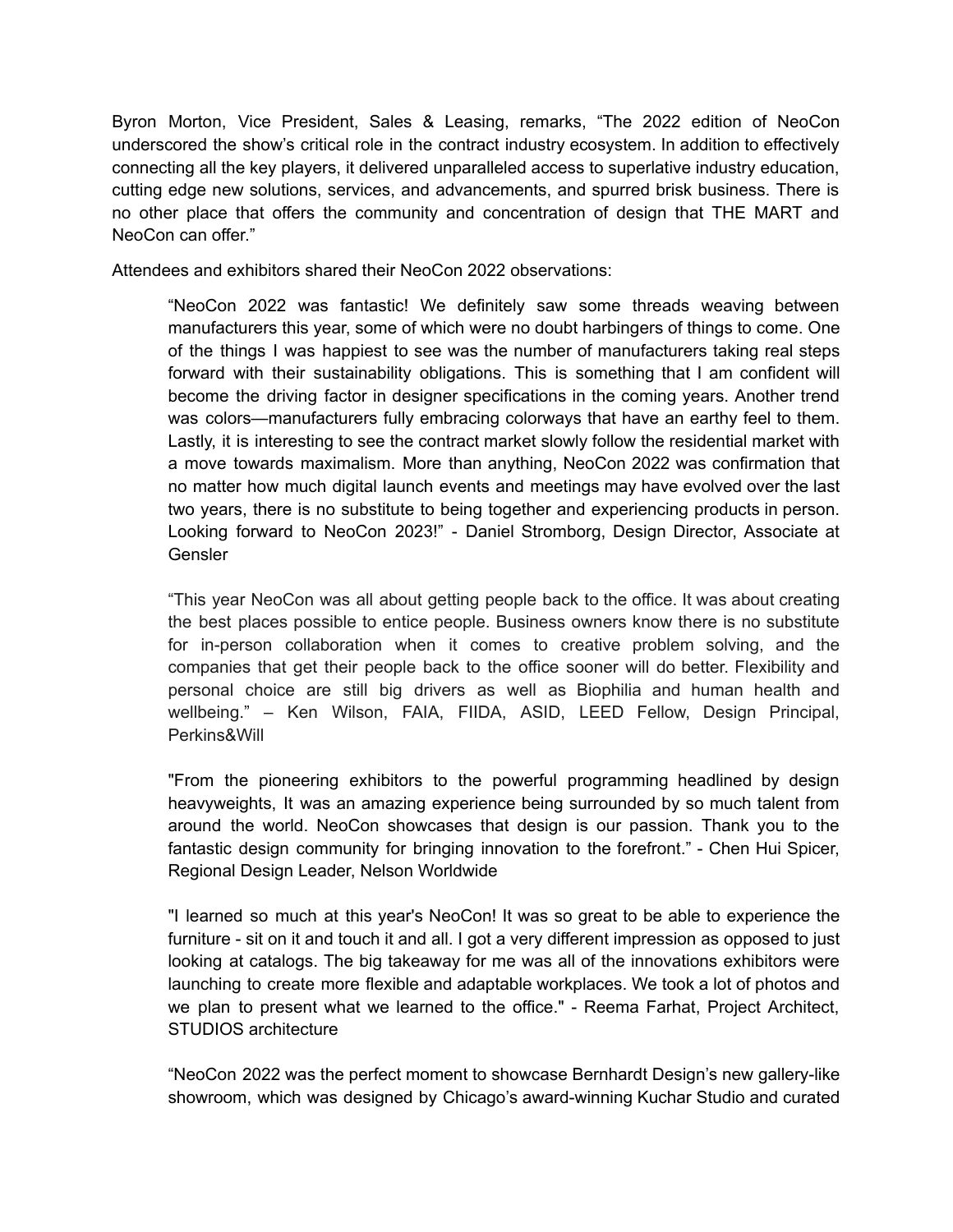by Venezuelan-born creative director Rodolfo Agrella. The radiant, colorful light installation drew attendees into the space, allowing our product launches from Claudio Bellini, Luca Nichetto, Noé Duchaufour-Lawrance, Claudia and Harry Washington, Cory Grosser, and Defne Koz to be viewed and experienced through an entirely different lens." - Jerry Helling, President of Bernhardt Design

"We've been delighted to be part of NeoCon 2022, discussing the new hybrid workplace with clients and exploring the concept of hybrid work neighborhoods." - Brad Doan, Global Vice President of Communications of Steelcase

"NeoCon this year has been an excellent showcase for sustainability and innovative design. Andreu World is happy to continue to be a part of THE MART and have the opportunity to promote holistic design through our sustainability mission and innovative craftsmanship." - Jesus Llinares, CEO of Andreu World

"The highlight of NeoCon 2022 was definitely the launch of our new Silen Space Hybrid range. It had been our vision for a long time to create universally accessible pods, so that everyone would feel welcome in the office. We were so delighted to see that people really care about the same topics in the US and that our vision was very well received. The launch of Hybrid range and the awards received confirmed that we are moving in the right direction and inspired us to go even further with our upcoming product developments by bringing silence to everyone." - Endrus Arge, CEO & Founder of Silen Oü

"This was our first time exhibiting at NeoCon and we did not know what to expect. We had a great start as we received an Interior Design HiP award and Best of NeoCon award for our product UNDERSTAND and our introduction EDIT was a HIP honoree. We were really pleased with the traffic that came through during the show days—and we received such a positive response for the design, playfulness, and quality of our products. As a Swedish-based company, NeoCon was a great show for us as we look to grow and expand in the North American market." - Malin Muskala, Mizetto

"Storytelling is a big part of how OM Seating learns about, and builds around, our customers' work and productivity seating needs. This year in particular, we were truly grateful for the opportunity to see so many folks coming into our StorySpace (as we like to call our showroom) to share with us their experiences, perspectives and storylines. On top of all that, the genuinely surprising, but welcome accolades and excitement revolving around our new collaborative work seating collection, Plot Twist™ (remember: it's not just a pouf or a tablet attached to a pouf—it's so much more!) was also great fun, and a valuable chance to engage even further with fresh ideas from both new and continuing customers." - Wilson Chow, President, OM Seating

"A few years ago, we had a tiny booth at THE MART for NeoCon. To have people walk through and see our growth from that little booth to this experiential showroom journey with our award-winning products and color palette Hues has been humbling. With each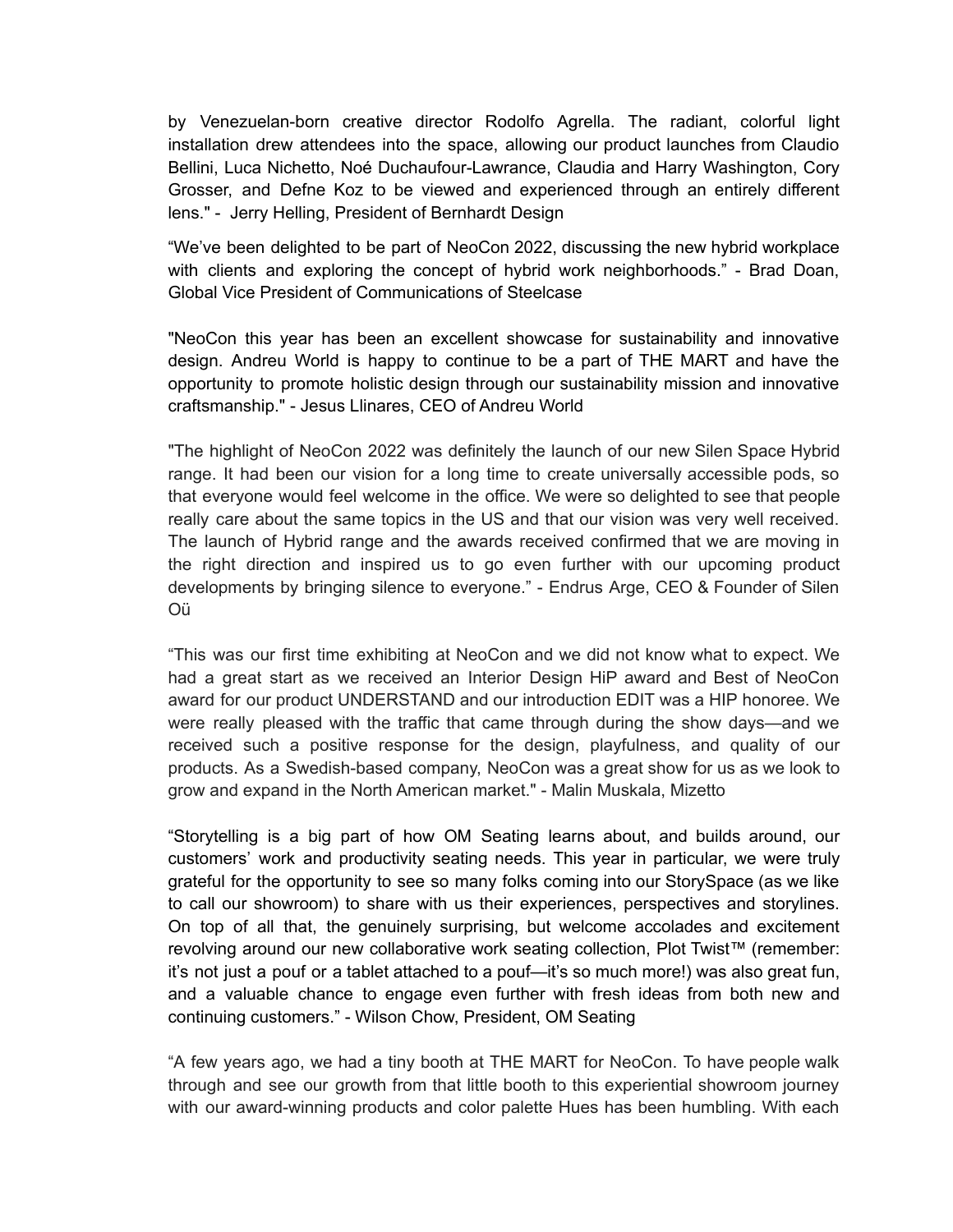unique experience in the many rooms of our space, we're happy to now offer an immersion into the aural and visual qualities of Turf. As a design hub during and after NeoCon, THE MART provided the perfect opportunity to showcase our offerings, and we're already planning for the next show to top the amazing response we received from attendees this year. NeoCon brings together all the facets of the design industry and gives us the chance to interact with people from all over the world and varying backgrounds that might not have known Turf before—we're excited to see Turf's growth and development as a result." - Rob Perri, President of Turf Design

Over the past two years, we have all changed how we work and adjusted our mindset around workflow—recalibrated what's essential in life, and of course, in our spaces. Our space at theMART addresses these differences and utilizes art - or ergonomic, sustainable furniture for the like–minded creative – to inspire originality. We provide products for the radical, changing office space. Our NeoCon 2022 showroom provided a perfect opportunity for us to portray the beautiful balance between work, play, and purpose, reflecting the Scandinavian way of life." – Thomas Jönsson, Co-Founder Scandinavian Spaces

"NeoCon was a great experience for us, it was our first time as an exhibitor and it was worth every minute! We had some great thought provoking conversations and made lots of new connections! We were so pleased to be a Gold winner of Best of NeoCon too – it made such a great start to the show." – Representative from Frövi

"NeoCon 2022 delivered the inspiration and community that we were all craving. It was a pleasure to see so many of our design community friends. Being able to tell the story of how we are all Better Together through our new Social Canvas collection, which was inspired by artwork from Charlie French, an artist represented by Artlifting, an organization that helps give artists with disabilities or housing insecurity a way to make a living from their artwork, was a highlight of the show for me." – Jackie Dettmar, Vice President Marketing, Design and Product Development at Mohawk Group

"NeoCon 2022 was another great event for Hightower. Not only did we see record-breaking numbers visit our showroom, but we also earned our first Best of NeoCon Award: the new Gimbal Jr. won Silver for Guest Seating! NeoCon 2022 was a positive experience for the Hightower team, our reps, and clients. We're loving the energy of being back at leading industry events!" – Natalie Hartkopf, co-owner & CEO, **Hightower** 

Planning is already underway for NeoCon 2023, scheduled for June 12-14 at THE MART. Visit [www.neocon.com](http://www.neocon.com) and follow NeoCon's social channels below for more details on events and programming year round.